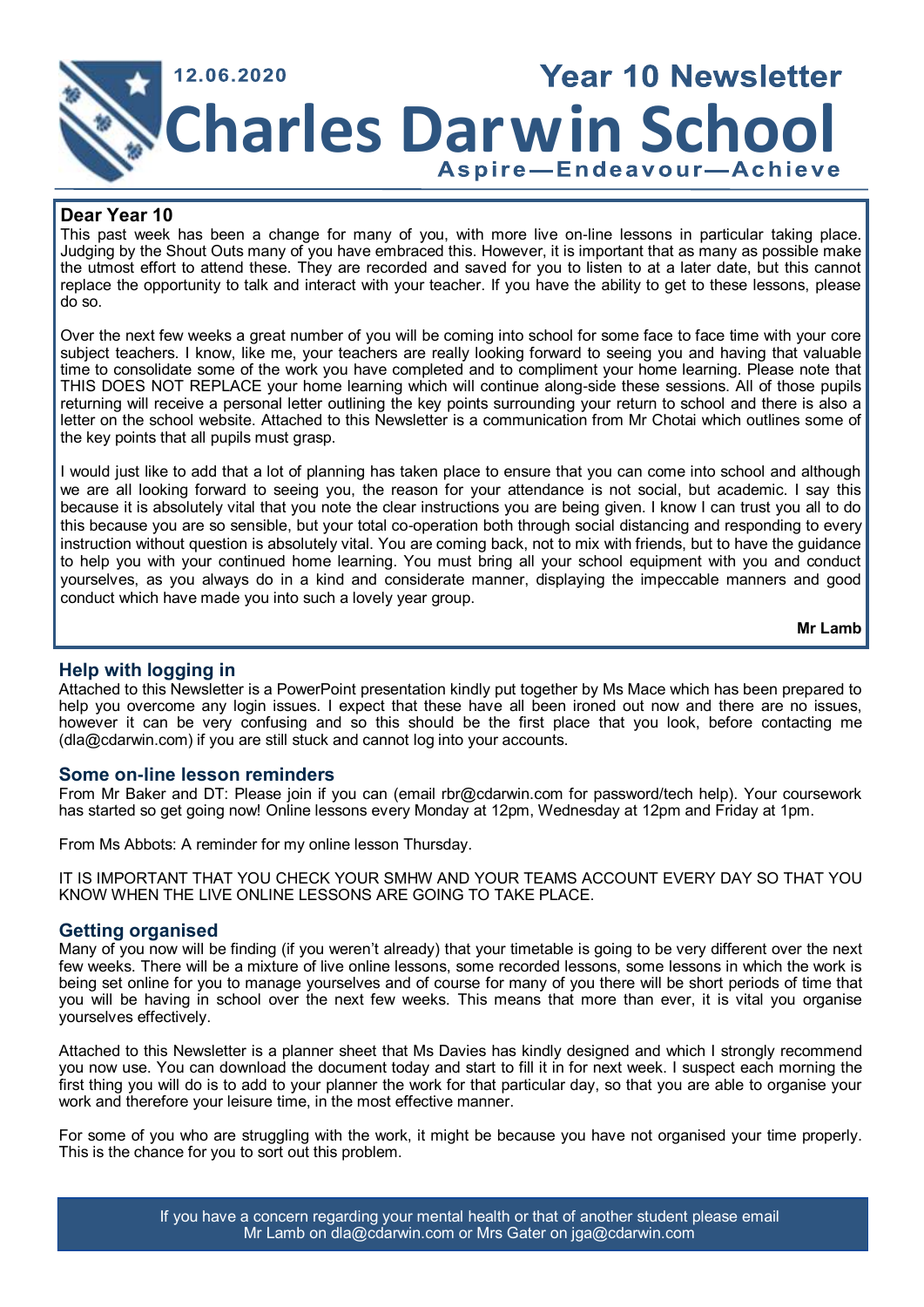### **The 5K Challenge**

Last week James Kennell nominated a couple of pupils to complete the 5K Challenge. Well done to Sean Cambridge who did his this week in double quick time. Sean has now nominated Jay Meloy to do the 5K. A number of you have been nominated in the past, so feel free to do this at any time and keep me updated. Well done to Sean.

# **Year 11 Prefects**

In last week's edition of the Year 10 Newsletter I included an article on Year 11 Prefects and attached an application form for those pupils who are interested in applying. It was wonderful to receive some of those applications during the week, but I am sure there are others out there who are considering applying but have yet to do so. This is an extremely prestigious role to have in the school and I sincerely hope that as many of you as possible will apply. If you are unsure, just try applying as you have nothing to lose. I wrote last week how lucky we are to have such a good year group and so many of you have the potential to make top notch prefects.

The application form is attached again for those of you who still want to apply. The deadline is Monday 15th June. If you are not able to make this deadline for whatever reason, just let me know.

# **Some thoughts following the events this week**

Tobi Abiodun has sent me another wonderful piece of artwork, but not only was I struck yet again by what he has drawn, but also by what he has written and I hope he does not mind if I share it with you:

"Hi Sir, I have drawn this piece in regards to the things that are happening in the world today. Life has become so disturbing, with the uproar of the Black Lives Matter movement in America and in the UK over the murder of George Floyd. As well as the effects of the Coronavirus catastrophically changing our way of living It seems as though things are beginning to spiral out of control.

Through attempting to draw this piece, (which is an attempt of Albrecht Durer's "praying hands") I was aiming to reinforce the message behind the original artists design. Which was to show a sign of hope for the future."

It struck me that this might reflect the thoughts of many of you, especially the idea that 'things are beginning to spiral out of control'. These are difficult times, but remember that one day they will be behind us and one hopes that there might even be something positive that emerges. This is not easy to consider at the moment as things look so bleak, but we will emerge from this

and I suspect we will emerge stronger for it too. If we don't emerge both stronger AND changed, then I think it would a lost opportunity. We witnessed those people who have really made a difference, those in the NHS, the care workers, the bus drivers, the dustmen, the shop assistants….The list goes on. I suspect in the past we have not really valued them. Certainly if we pay people according to their contribution to society, we have not shown that we value them. This might change, maybe not financially, but in the way we as a society now recognise what really is essential for all of us to function effectively and that without those people doing these jobs, society as a whole suffers.

Tobi also mentions the murder of George Floyd in America and the response to this crime. Will this now be a time for change? The murder of George Floyd has forced us to debate our history and how we want to portray it. When a crowd pulls down a statue of a slave trader, is it a constructive action or is it vandalism? The statue of Edward Culston was taken down, and as a man who made his money through owning 500 slaves, this is right, after all a statue is there to commemorate a person or their achievements – it immortalises them. Owning 500 slaves and then using some of the money that made you immensely rich from this to help other people cannot excuse your original crime. Yet who decides on the statues we should have? Abraham Lincoln fought the American Civil War to abolish slavery, yet he clearly stated that black people should not have the vote or marry a white person. Do we rip down the 200 statues put up in his honour in America because of his views, which were based upon the standards of the 19th Century? This is a difficult question to answer. The great abolitionist Douglas Frederick (he wanted to see the end of slavery) once offended his audience because he asked them the question that, as they walked through the streets to come and see him speak about slavery (in the 1850s) how many homeless and sick people living on the streets had they walked past and ignored? This message holds true today. We don't have to look far to see the injustices in the world and although it is easy to judge other people and to demand that others change,



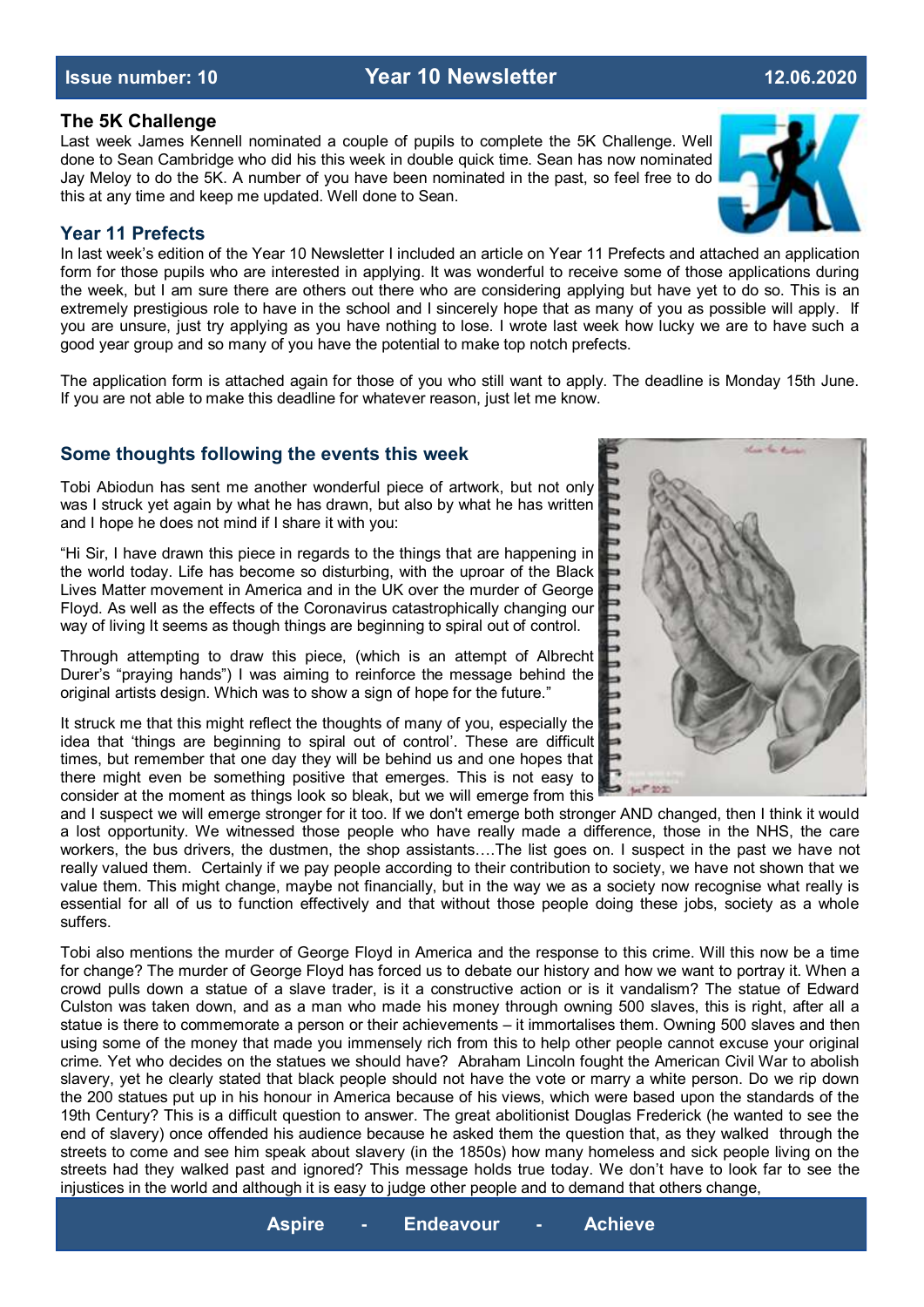we all have a part to play in the changes we want to see. Perhaps this starts in the classroom. 'To be educated and learned meant not to be enslaved' wrote Douglas Frederick. Learning about our history and having an honest debate about it, I suspect will be just as powerful as removing any statues, if we are to face our past and understand our present.

# **Some Art work**

Mrs Doig has sent me some fantastic and imaginative examples of student's work. Their most recent challenge was to recreate a famous artwork or CD cover using materials found in the household, you can view the results below with the students doing a superb job of selecting their artwork and then reproducing it with a variety of skill, humour and creativity. Well done to all of you.



Olivia Gewitzke – Textiles Great examples of different types of fabric folds



Millie Hall – Textiles Great examples of different types of fabric folds



If you have a concern regarding your mental health or that of another student please email Mr Lamb on dla@cdarwin.com or Mrs Gater on jga@cdarwin.com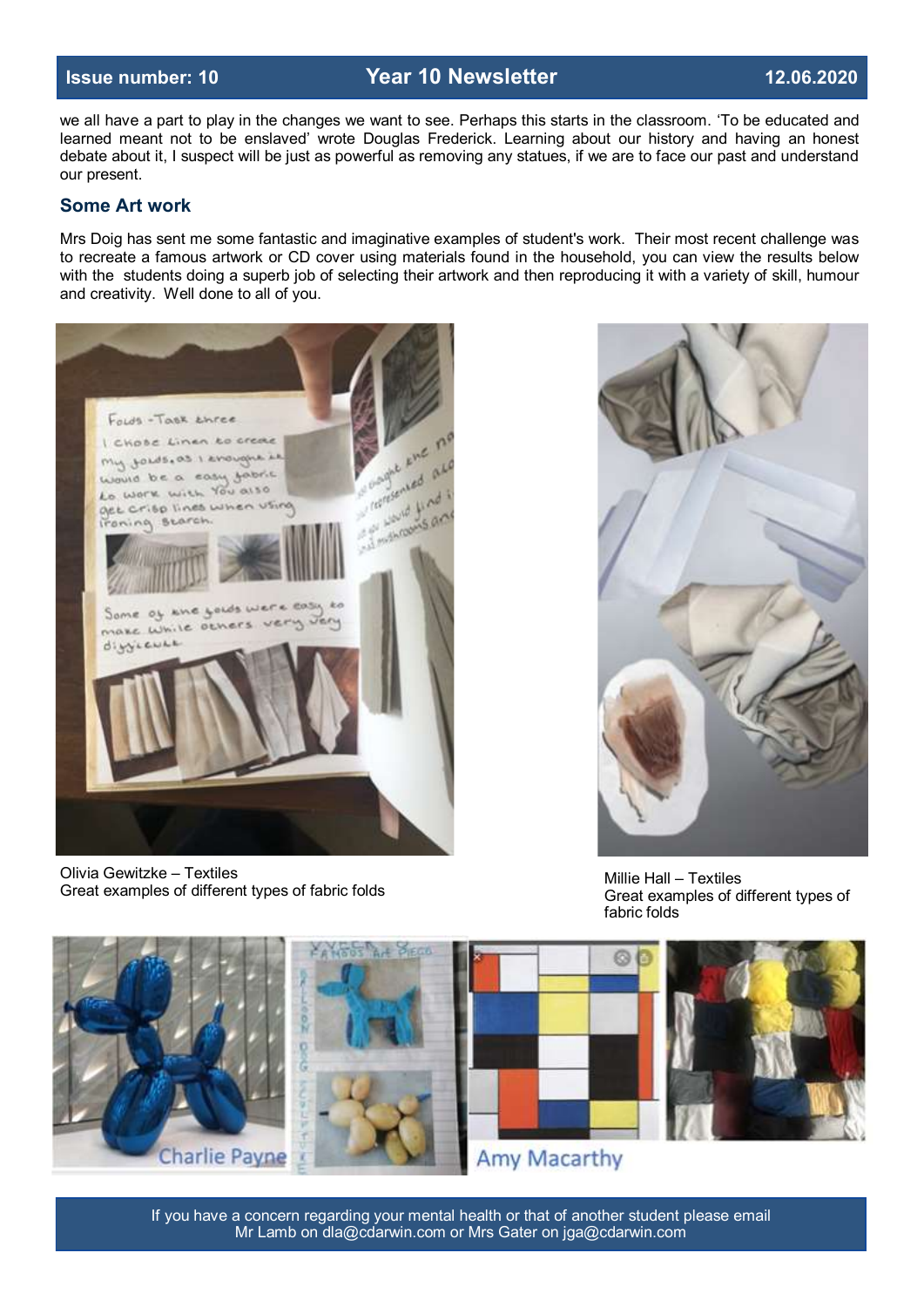



Lauren Rufford

This is my version of an Alice in Chains album<br>cover, Jar of Flies. I found an empty pickle jar<br>and cleaned it.

This is the actual album cov



Lily Steen



# **Jodie Shillito**



**Aspire - Endeavour - Achieve**

# **Caitlin Joseph**

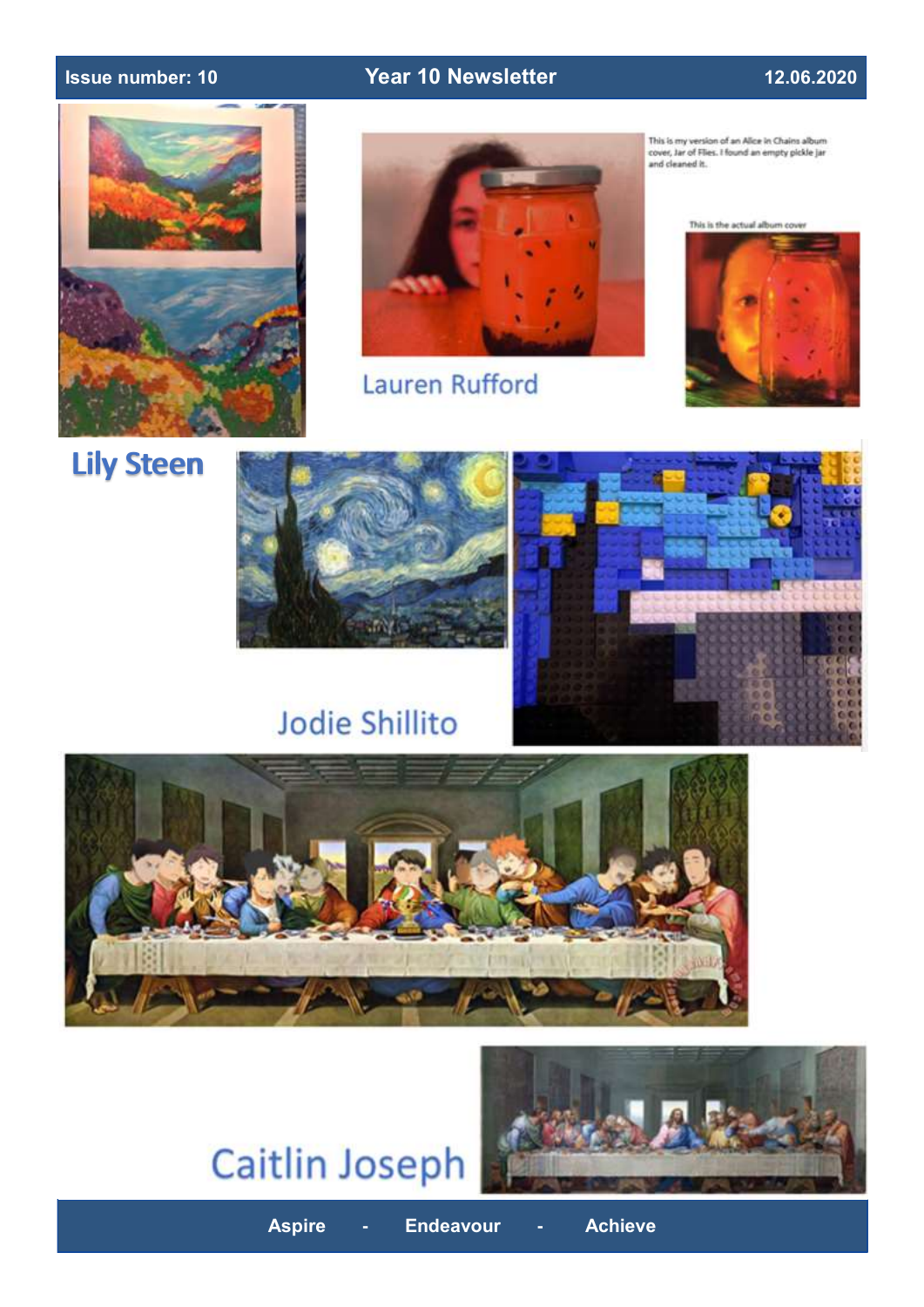### **Books for curious learners**

The recommendation for this week is 'An Utterly Impartial History of Britain' by John O'Farrell.

This is like Horrible Histories on steroids and suitable for adults and teenagers. It explains, but most of all laughs at the rollercoaster of events that make up the story of Great Britain. Wonderful to read and highly amusing it covers 2000 years of 'upper class idiots in charge'. How did Pitt the Younger move from school prefect to Prime Minister so quickly and what did his Mum think? Why did George III stop his coach and rush off to shake the branch of a tree, whom he insisted was the King of Prussia?



This and other important historical questions are tackled!

# **MR LAMB'S SHOUT OUT'S**

Lots of shout outs this week with a combination of those pupils who continue to complete so much fantastic work and send it to their teachers and those of you who are contributing so well to the online lessons.

**Bobbi Shaumba, Grace Jenga, Yasmin Cazalet-Smith, Erin Hartley, Oscar Godwin, Demi Stracey, Abbey Leonard, Ollie Smyth** and **Jemma Watts**: We start with Ms Zysemil's History class who were logged in for a 9am start. She was so proud of you all and loved the opportunity to have a conversation with you. Keep it up.

**Connor Dill, Demi Strachey, Leigha Wilson, Elisha Gammon** and **Lakeisha Richards**: These names come from Mrs Kaye who held an online lesson for her Year 10 German class. You all attended and contributed brilliantly.

**Charlie Payne** and **Imogen Seaton-Allen** have a shout out this week from Ms Ollier. You both produced some great English work. Well done to both of you.

**Connor Dill, Grace O'Rourke, Geena Wood, Nanci Powley, Elisha Gammon, Imogen Seaton-Allen, Billy Seddon** and **Izzy Franklin:** All of you deserve praise from Mr Jones, your Geography teacher for joining the voice call this week.

**Jake Sinclair, Mantha Radford, Megan Chenery** and **Sam Sleath** also have a shout out from Mr Jones as they have been attending the weekly voice call at 11am each Wednesday and been having in depth discussions about what they have been learning. This is great to see.

**Tallulah Botton, Christian Ioannou, Jay Jay Kennedy, Megan Lewis, Amy Mcarthey, Jake Sinclair** and **Melissa Hewitt.** Mr Jones want you to have a particular mention as you have all made a strong start to the topic you are covering about Nigeria's economy.

**Geena Wood** has the final mention here from Mr Jones who is delighted at the excellent start to the new topic that Geena has made. This is terrific to see.

Mr Jones states - I'd also just like to update the time of our weekly voice calls to 11.30am each Wednesday.

**Lily Ash, Maddie Clements, Andrew Handley, Louis Ince, Ilona Mailet-Elzein, Ria Peters, Mantha Radford, Jodie Shillito, Ellie Stanmore, Lily Steen, Jake Stirrat, Emily Turnham, Jack Woods** and **Sam Woods**: Mrs Pitt sends big congratulations to the twenty students who are regularly attending her live Teams lessons. A particular well done to the students who also sent some excellent written PETAL work on Shakespeare's presentation of violence in Romeo and Juliet. Mrs Pitt continues to be delighted with the work of her class.

**Mantha Radford, Izzy Franklin, Nanci Powley, Brody Iliffe, Grace O'Rourke** and **Ben Sarll**: More Geography here, this time from Ms Kelly who wants a mention for these pupils for their excellent effort and organisation throughout lockdown.

**Ellie Burdis, Millie Richardson** and **Daisy Green** have a mention from Ms Kelly for the promising start to the new topic they have made in Geography. Keep it up!

**Oscar Godwin, Michaela Bell, Jason Hall, Caitlin Joseph, Jamie Lloyd, Billy Seddon** and **Sam Sleath**: There is no stopping the Geography this week! These shout outs come from Mr Goss who wants them to have a mention for completing work of an admirable quality.

Geography: Excellent effort and organisation throughout lockdown from **Mantha Radford, Izzy Franklin, Nanci Powley, Brody Iliffe, Grace O'Rourke** and **Ben Sarll**. Also a promising start to the new topic in Geography from **Ellie Burdis, Millie Richardson** and **Daisy Green**. Ms Kelly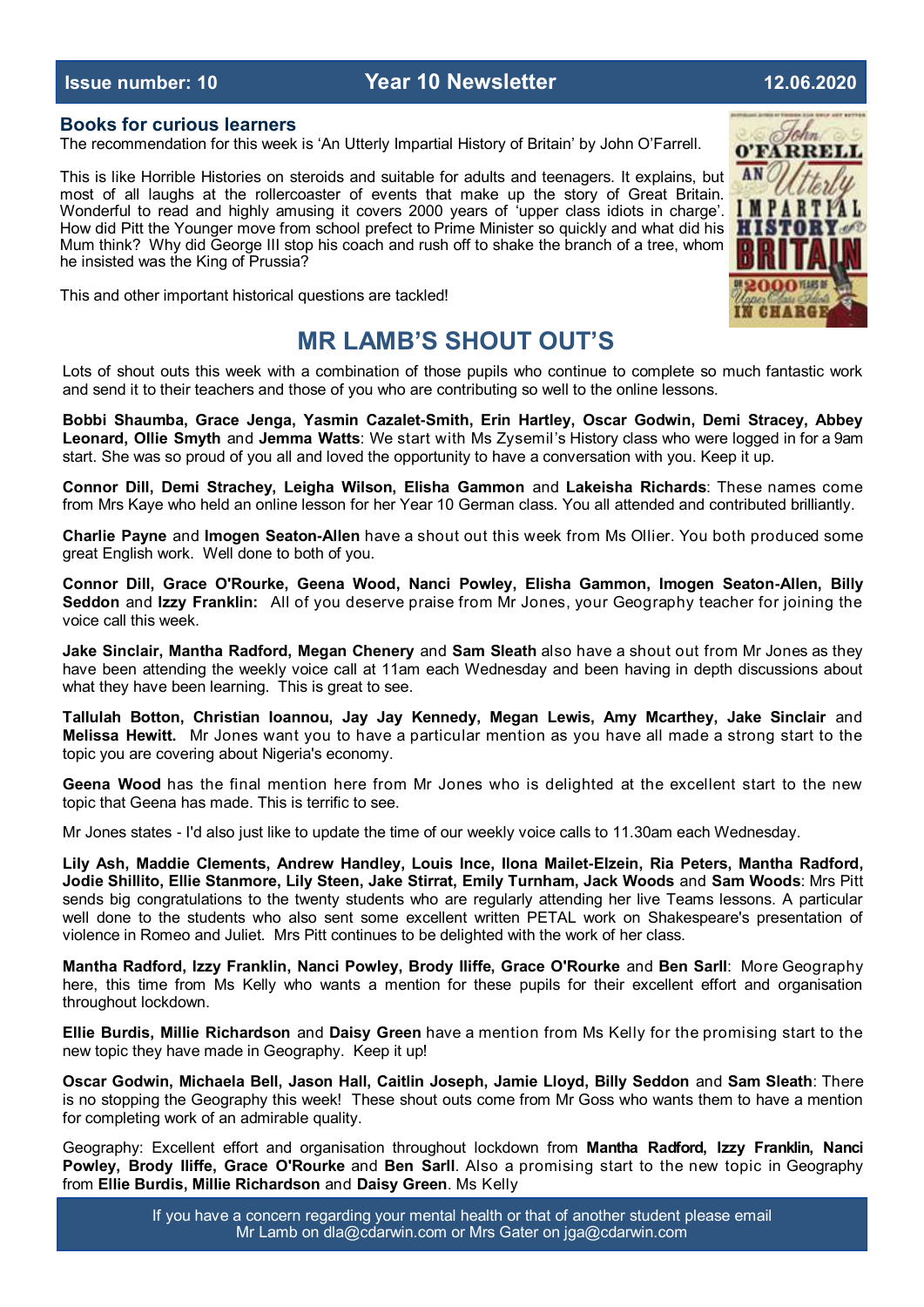**Izzi Doyle** and **Leila Lagder** also have a special mention from Mr Goss for their great work.

**Brody Illife, Ethan Dante-Galpin, Gracie Greenhill, Jemma Teal, Alex Devlin** and **Jake Sinclair** all attended Miss Playle's lesson on Romeo and Juliet online. She was delighted that you were all there.

**Chloe** and **Tiffani Edwards**, **Ben Sarll, Morgan Cookman**: You have put in lots of effort with your IT and Ms Edwards is really pleased with your commitment and efforts to stay engaged.

**Lily Ash** gets her mention from Mr Baker as she has made the most brilliant start to her GCSE Design Technology Coursework - Well done from Mr Baker and Ms Tsang.

Mr Baker also notes: 'We had 24 of you in our third online lesson on Monday - Please join if you can (email rbr@cdarwin.com for password/tech help). Your coursework has started so get going now!' Online Lessons every Mondayat 12pm, Wednesdayat 12pm and Friday at 1pm.

**Amy Glossop, Nanci-Mae Powley, Emma Spear** and **Daisy Green** have a shout out from Mrs Lamb for regularly submitting work and attending their first Teams English lesson.

**Kirsty Hunt, Geena Woods, Sam Sleath, Joel Berry, Megan Chenery, Mantha Radford, Tobi Abiodun, Holly Doyle, Izzy Franklin, James Kennell, Ethan Ferguson, Leila Ladger, Yasmin Cazalet-Smith, Abbey Leonard, Kayleigh Bates** and **Melissa Hewitt**. Lots of you have a mention here from Ms Bailey after you attended the initial online Science session this week. 'It was lovely to hear your voices, great to hear the enthusiasm. And thank you for the Netflix series recommendations' writes a delighted Ms Bailey who was so pleased to have you all in the online lesson. Well done to all of you!

**Andrew Handley, Holly Doyle, Freya Phillip, Sam Sleath** and **Lily Steen**: These are the Music Year 10 GCSE superstars this week - for going on Teams and actually ticking the assignment to show they had watched the video, as asked!! This cheered up Ms Mace.

**Calum Broomfield** and **Ayishia Green** have a shout out for their practical work in Music with Mr Culver in school this week 'and watching the video...even though they didn't click turn in on Teams...facepalm'.

**Amy McCarthy** was superstar this week in her BTEC Music. Ms Mace writes that Amy was super organised and produced a good standard of work, following all the instructions given in the online lesson.

**Charlie Payne** has a shout out from Ms Sampson for the quality of his Science work this week. (KSa)

**Ethan Dante-Galpin**: Also has a mention for his Science. This time from Mrs Jones who writes 'Ethan has been in regular contact with me regarding the tasks I have set him for Science. He is attempting to keep up with these tasks and asking appropriate questions. I would like this conscientious approach recognised'. It has now been recognised! Well done Ethan and keep it up.

**Mr Nunn was very happy to have 19 attending his online lesson**, which was great. Some particular mentions go to the following pupils for their special contributions:

- **Bobbi Shuamba** great contributions to the lesson really got the conversation flowing and for assisting those having technical issues.
- **Amadeus Addotey** another excellent contribution to the lesson.
- **Jemma Watts** even though unable to access microphone was able to contribute answers via the chat.
- **Ben Riches** some insightful answers to questions.

The shout out here comes from Ms Carraro to **Andrew Handley, Amy Glossop, Ria Peters, Mantha Radford, Ellie Stanmore, Abbey Parker, Megan Chenery, Holly Doyle** and **Yasmin Cazalet-Smith** who have all handed in some really good French work and are clearly working hard. Well done.

**Callum Bloomfield, Izzy Doyle, Yasmin Cazalet Smith, Amber Boswell, Jake Sinclair, Elizabeth Fox, Nyah Tomlinson-Allen, Leila Lagder, Nanci Mae Powley** and **Lakeisha Richards:** Well done to all ten of you. You make up the Top Ten users of the PIXL app in Maths so far. Callum is still in the lead, closely followed by Izzy and then Yasmin. Keep going!

**Elizabeth Fox, Leila Lagder, Nanci Mae Powley, Lauren Rufford** and **Chris Shanks** all have a mention from Mr Yerasimou for the quality of their Maths homework.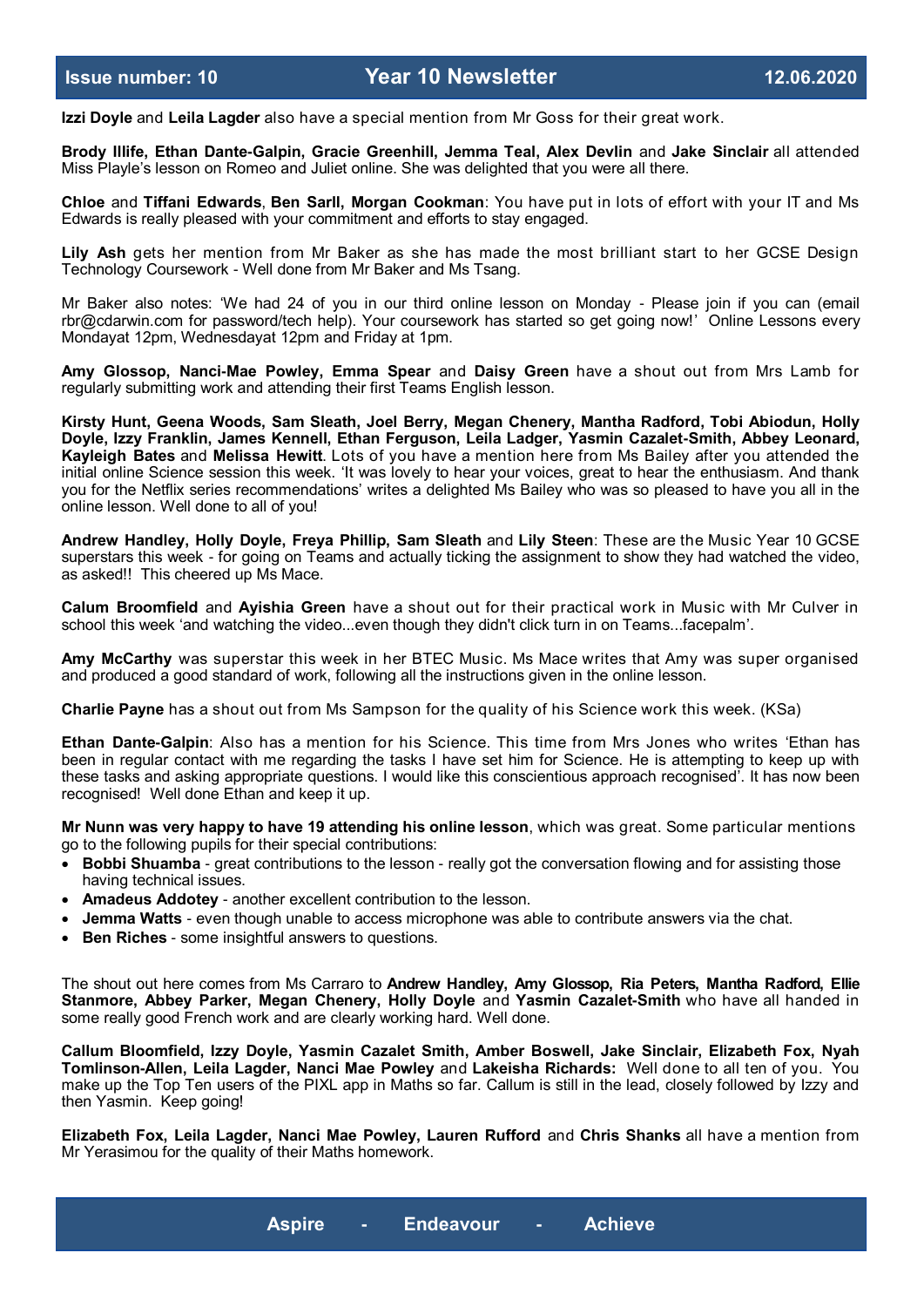**Kelsey King, Oli Wickers, Erika Jiminez, Alfie Cheney** and **Caitlin Chambers** all have a mention from Mr Jones in Science for their contributions and regular assessments. 'An especially big thank you to **Kelsey King** who will be my online content manager as my Youtube Channel blossoms' writes Mr Jones.

**Shakira Bah, Maria Bhatti-Billa, Erika Jiminez** and **Andres Salazar** have a mention for the improved effort that Mrs Kaye has seen in their French work. Make sure you keep it up now.

**Charlie Dejogne, Maria Bhatti-Billa** and **Ethan Ferguson** also have a shout out as they all scored really highly on the vocab test quiz that Mrs Kaye set the class. Great to see this.

**Connor Dill, Demi Stacey, Lakeisha Richards, Leigha Wilson** and **Elisha Gammon** are continuing with their languages, these pupils all joined Mrs Kaye's first live German lesson and contributed well.

**Tallulah Botton, Izzy Franklin, Amy Glossop, Nanci- Mae Powley, Emma Spear** and **Max Wotton** are all doing well with their PE and Mrs Dobney writes 'Please can I praise these students for keeping up to date with their GCSE PE work'.

**Isabella Amankwah-Antepim** has a special shout out as she has already began her GCSE coursework ahead of our live lesson.

**Edward Foster, Joe Barden, Christopher Shanks, Connor Hill, Joel Berry, Scarlet Smith-Lee, Amy Glossop, Emma Spear, Connor Hill, Grace O'Rourke, Izzi Doyle, Louis Holmes, Nyah Tomlinson-Allen, Alexander Wilkinson, Nanci-Mae Powley, Ben Seaton, Tallulah Botton, Benjamin Burgess, Joe Barden, Olivia Gewitzke** and **Finn Barden**. Mrs Dobney wants to say a huge well done to all of you for attending and engaging in our first GCSE PE live lesson. This is absolutely fantastic to see.

**Tiffani Edwards** has a mention from Mr Brown in Maths. She has attempted every single task set in lockdown and some of her scores have been outstanding. Her effort and endeavour have been superb.

**Connor Dill, Lauren Ware, Laila Duffell, Shane Irwin** and **Emily Turnham**: More names here from Ms Edwards, for being the team with the highest meeting attendance. "I have been really impressed with the BTEC IT MS Team D. I am also relieved that my mum didn't interrupt the meeting!" Writes Ms Edwards.

**Erin Hartley, Andrew Handley, Sam Woods, Jack Woods, Izzie Doyle, Billy Seddon, Micheala Woods, Lizzy Fox, Maddie Clements, Alex Wilksinson, Oscar Goodwin, Lauren Rufford, Sadheedra Mudalige, Isabella Amankwah, Caitlin Joseph, Jodie Shillito, Emily Turnham** and **Thea D'apice**: Mr Doig wants to say well done to all of you for attending his first live Science lesson. He was really pleased that you all attended.

**Ethan Ferguson, Nyah Tomlinson-Allen, Kian Carter, Lauren Jamieson, Joel Berry, James Oakes, and Charlie Dejonge:** You all have a shout out and a huge well-done for attending **Ms Roberts** first Romeo and Juliet online lesson on Wednesday. There were some excellent and thoughtful responses from students and a particular well done to **Charlie and Lauren** who both volunteered to read characters in Romeo and Juliet - great stuff!

**Ria Peters, Andrew Handley, Amy Glossop, Jack Woods, Samuel Woods, Emma Zeelie, Lily Ash, Sadheera Singhara-Mudalige, Ethan Ferguson, Elley Hollman, Ilona Mailet-Elzein, Maddie Clements, Jodie Shillito** and **Lily Steen**. More congratulations for attending an online lesson. This time from Mrs Ruth 's History lesson. Keep up the fantastic effort and really well done. It is so encouraging to see so many of you in the lesson.

**Dylan Broklehurst** has a mention from Ms Mathieson in Business Studies as he has used his initiative and created some fantastic work. Well done Dylan.

**Keisha Richards** has a shout out from Mr Archer for her outstanding research, planning, analysis and creation of ideas for a new streaming series.

**Connor Dill, Dylan Brocklehurst, Megan Lewis, Kelsey Kin, Ben Seaton, Ben Sarll, Ben Burgess, Izzy Franklin, Frankie Rodway, Tobi Abiodun, George Sheldrick, Sophie Richardson, Evie Dyer ,Emma Zeelie, Harry Payne** and **Holly Doyle:** Well done to all of you for attending Mrs Holloway's first online lesson. So pleasing to see that 16 of you turned up. Let's make it 20 next time!

**Hayden Eaton, Hayley O'Neill and Ben Sarll** all have their shout out from **Dr. Piercy** for the work that they have submitted. Well done to the three of you. Dr Piercy will be holding her first online session with her class this Friday at 11am - everyone is welcome.